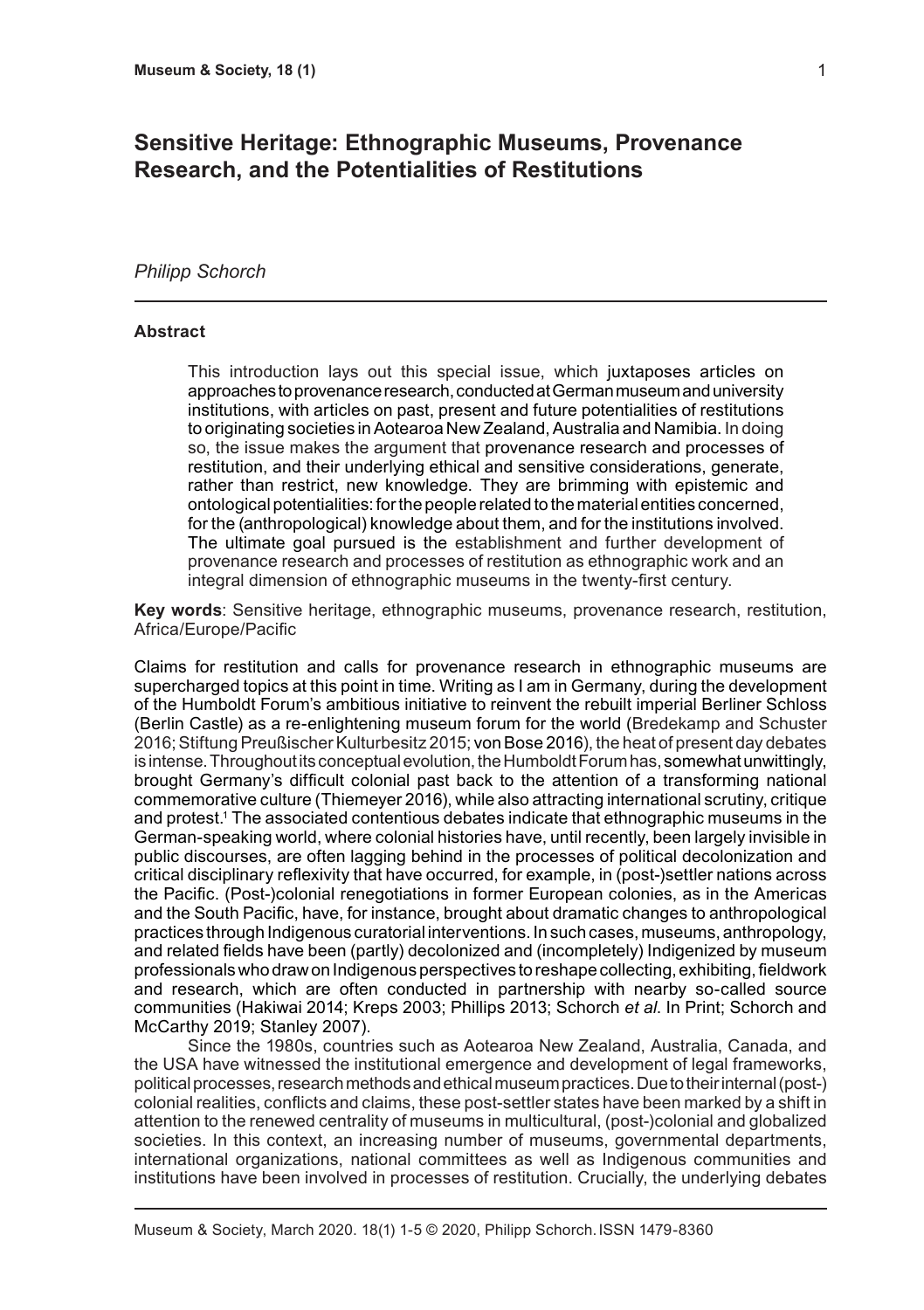around colonial injustices and loot, and the continuing relevance of sacred objects and human remains, have led to the incorporation of Indigenous epistemologies and ontologies into the formation of political positions and legal provisions. As a consequence, museums in North America and the South Pacific have generated and displayed a significant increase in the depth and extent of (anthropological) knowledge about Indigenous material entities, while developing collaborative, inclusive and culturally sensitive approaches.

At the same time, so-called ethnographic objects in European museums remain largely disconnected from the distant cultural environments of their Indigenous producers and the Indigenous sources of (anthropological) knowledge as well as the above-described innovations in museum theory and practice. Given the extent of newly emerging responsibilities and tasks, exemplified in the Humboldt Forum, one can detect a sense of overwhelming helplessness in the German museum landscape when it comes to issues of the German colonial past – often considered as distant in geographical, and short in temporal terms – which points to a deficit in the institutional implementation of systematic research processes and robust methodical approaches. This special journal issue addresses this lacuna by offering international expertise drawn from the Pacific and the African continent to speak to the German and wider European ethnographic museum sector with the dual goal of developing these insights towards their reapplication in other institutional settings, and of establishing provenance research and processes of restitution as ethnographic work.

As pointed out, ethnographic museums are increasingly discussed and contested institutions in Germany, Europe and beyond. The debate around issues such as the provenance of so-called ethnographic objects collected in colonial contexts and the restitution of illegitimately removed human remains to the descendants of the deceased are particularly intense (Aranui 2017; Fforde, Hubert and Turnbull 2004; Förster *et al*. 2018; Jenkins 2011; Marstine 2011; Redmond-Cooper 2015; Turnbull and Pickering 2010; Tythacott and Arvanitis 2014).<sup>2</sup> The debate, however, often remains at the level of political opinion and lacks critical and productive interrogation. Restitution is often seen as an individual and final act, as an end in itself, which could even threaten the survival of museum collections and research. But what happens if we reconsider restitution itself as ethnographic work, or as an ethnographic method, which allows us to delve deeper into the meanings of material entities and the life of things? What can be gained, rather than lost, if we approach restitution as an integral dimension of the 'museum as process' (Silverman 2014) through which 'ethnographic objects' and human remains can be reconnected with the cultural environments of their source societies and customary sources of knowledge? In short, what is new that we can study, learn and understand through processes of restitution while writing the next chapter of the ongoing relationships between 'here' and 'there', 'us' and 'them'?3

This special issue sets out to produce answers to these key questions by considering 'heritage' not only as 'difficult' (Macdonald 2008), but as *sensitive*, that is, as being felt and remembered through violent histories, (re)lived through traumatic experiences, and (re)enacted through the affective relationships between people and material entities.4 Provenance research and processes of restitutions, then, require ethical museum practices and approaches that are attentive to sensitive concerns and not just knowledge production per se. Importantly, such ethical and sensitive considerations themselves generate, rather than restrict, new knowledge. That is, they are brimming with epistemic and ontological *potentialities*: for the people related to the material entities concerned, for the (anthropological) knowledge about them, and for the institutions involved.

This is the point where this special issue attempts to intervene. It does so by juxtaposing articles on concrete approaches to provenance research, conducted at German museum and university institutions (Gesa Grimme, Paola Ivanov and Kristin Weber-Sinn, and Andreas Winkelmann), with articles on past, present and future potentialities of restitutions to originating societies in Aotearoa New Zealand, Australia and Namibia (Amber Aranui, Jeremy Silvester and Napandulwe Shiweda, and Paul Turnbull). This issue is thus a joint effort, launched from both sides of the (post-)colonial equation, to counter the 'defensive discourses'<sup>5</sup> that characterize much of the responses to restitution claims by shedding light on their various potentialities for cultural life, from the past to the present and into the future (Schorch and Kahanu 2015). The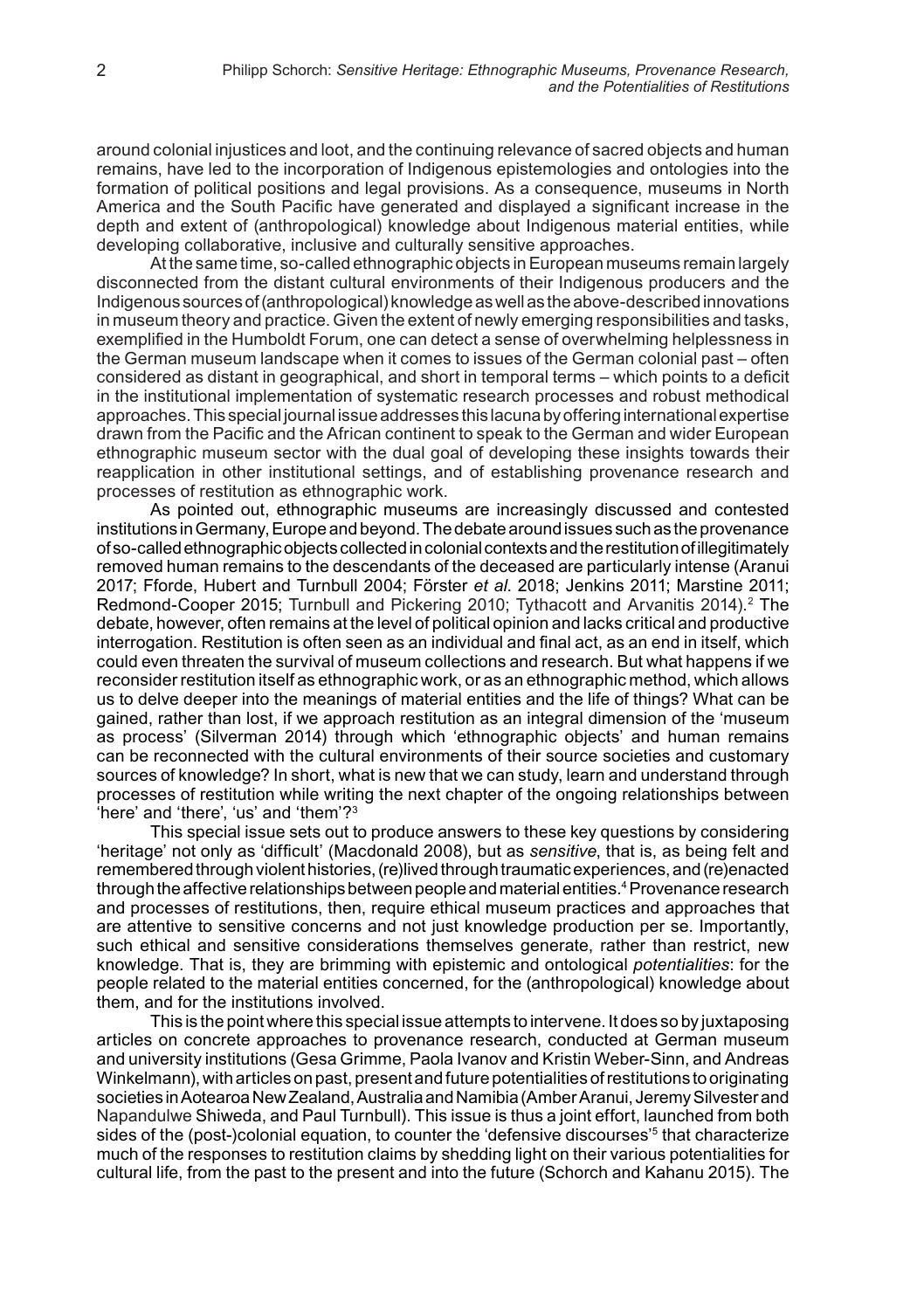authors do so, for example, by presenting histories of restitution movements in Aotearoa New Zealand (Aranui) and Australia (Turnbull), highlighting their significance for the achievements of Indigenous resurgence despite the many challenges and obstacles that remain. Others reveal the ongoing efficacy of power stones on contemporary communities in present-day Namibia (Silvester and Shiweda).

This special issue and the conference it is based on, has brought together people from three continents. More precisely, material entities – through their transfer, presence and restitution – have brought those people together. Far from being dead relics and static records of the past, they continue to live material lives of unforeseen potentialities, provoking human debate, contestation, conflict and, potentially, reconciliation and reciprocal knowledge production. In this vein, the issue supports the argument that facilitating, substantiating and shaping the materialized temporal juncture of histories, present realities and future (re)imaginations is what ethnographic museums should be about in the twenty-first century (Schorch *et al*. 2019). The authors from four countries (Aotearoa New Zealand, Australia, Germany and Namibia) and three regions (Africa, Europe and the Pacific) have substantial international expertise and experience in conducting provenance research and restitutions. They simultaneously internationalize and provincialize the 'German debate', which often lacks international perspectives and is largely, almost exclusively, focused on the capital of Berlin, as through the Humboldt Forum. The authors are thus perfectly placed to create a platform for meaningful and substantial engagements devoted to *Sensitive Heritage: Ethnographic Museums, Provenance Research, and the Potentialities of Restitutions*.

> Received: 7 February 2020 Finally Accepted 21 February 2020

### **Acknowledgements**

The conference on 'Sensitive Heritage: Ethnographic Museums and Material/Immaterial Restitutions' held on 11-13 December 2018 at the Grassi Museum für Völkerkunde zu Leipzig, Germany, which formed the basis of this special issue, was generously funded by the Fritz Thyssen Stiftung (Az. 30.18.0.086AA). Research informing this issue was supported through funding received from the European Union's Horizon 2020 Research and Innovation Programme through the ERC Starting Grant No. 803302 'Indigeneities in the 21<sup>st</sup> Century'.

#### **Notes**

- <sup>1</sup> See especially 'No Humboldt 21!', www. no-humboldt21.de/, accessed 18 June 2019.
- <sup>2</sup> I opt for 'restitution' rather than 'repatriation' in this introduction to this special issue. For a discussion on such terminologies and their differences, see Andreas Winkelmann, this issue. The literature on restitution or repatriation is broad. For further examples, see the special section on 'Ritual Repatriation' in *Museum Worlds* 5 (2017): https://www. berghahnjournals.com/view/journals/museum-worlds/5/1/museum-worlds.5.issue-1. xml, accessed 18 June 2019; for the German context, the forum on 'Human Remains in Museums and Collections. A Critical Engagement with the "Recommendations" of the German Museums Association (2013),' 3 February 2017, https://www.hsozkult.de/debate/id/ diskussionen-3909, accessed 18 June 2019; and 'Guidelines for German Museums. Care of Collections from Colonial Contexts' of the German Museum Association: https://www. museumsbund.de/wp-content/uploads/2019/09/dmb-guidelines-colonial-context-2019. pdf, accessed 6 February 2020; for the French context, the report on 'The Restitution of African Cultural Heritage: Toward a New Relational Ethics' published by Felwine Sarr and Bénédicte Savoy, November 2018, http://restitutionreport2018.com/, accessed 18 June 2019.
- <sup>3</sup> I pose these questions in the forthcoming book *Refocusing Ethnographic Museums through Oceanic Lenses* (University of Hawai'i Press) in the context of the historical restitution of iwi kūpuna (ancestral remains) from the State Ethnographic Collections Saxony, Germany, to Hawai'i, in October 2017. These questions also informed the subsequent international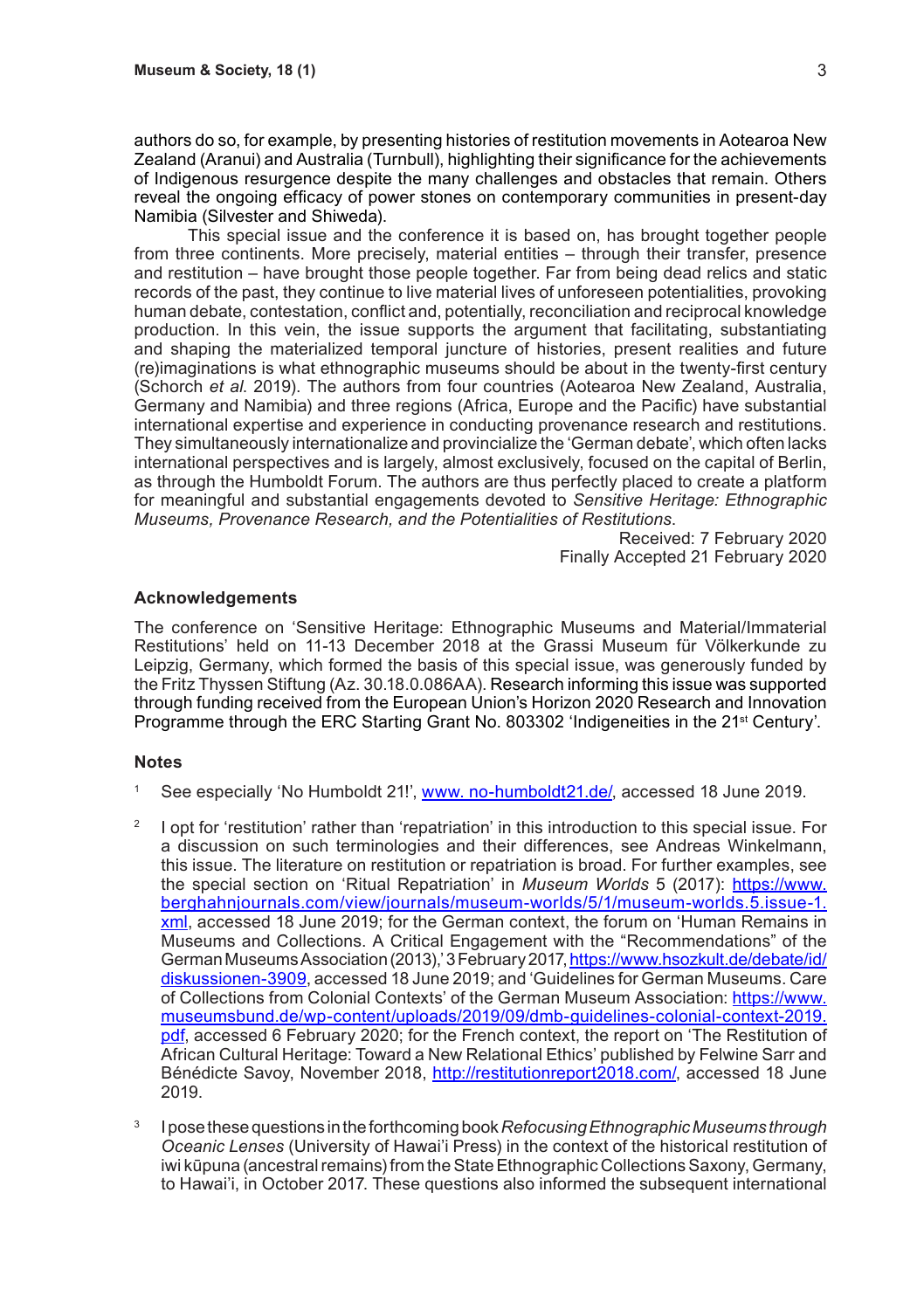conference on 'Sensitive Heritage: Ethnographic Museums and Material/Immaterial Restitutions' held on 11-13 December 2018, at the Grassi Museum für Völkerkunde zu Leipzig, Germany, which formed the basis for developing this special issue.

- <sup>4</sup> The literature on heritage, feelings, emotions and affect is wide. Rather than reviewing this literature here, I refer to other publications that offer such reviews (Schorch 2014; Schorch et al. 2017).
- <sup>5</sup> For 'defensive discourses', see the call for papers for the conference on 'Restitution of Colonial Collections in Europe: Possibilities, Challenges, Dilemmas' on 2-3 December 2019 in Ghent, Belgium: http://www.tapas.ugent.be/activities/restitutionofcolonialcollectionsineurope/ callforpapers, accessed 18 February 2020.

## **References**

- Aranui, A. K. (2017) 'Māori on the Move: Should Museums Repatriate Their Dead?', *Current World Archaeology,* 7 (8) 12-3.
- Bredekamp H. and Schuster P.-K. (eds) (2016) *Das Humboldt Forum: Die Widergewinnung der Idee*, Berlin: Wagenbach.
- Fforde, C., Hubert J. and Turnbull, P. (eds) (2004) *The Dead and Their Possessions: Repatriation in Principle, Policy and Practice*, London & New York: Routledge.
- Förster, L., Edenheiser, I., Fründt, S. and Hartmann, H. (eds) (2018) *Provenienzforschung zu ethnografischen Sammlungen der Kolonialzeit. Positionen in der aktuellen Debatte*, Berlin: Humboldt-Universität https://edoc.hu-berlin.de/ handle/18452/19768.
- Hakiwai, A. T. (2014) *He Mana Taonga, he Mana Tangata: Māori Taonga and the Politics of Māori Tribal Identity and Development.* Unpublished PhD Thesis: Victoria University of Wellington.
- Jenkins, T. (2011) *Contesting Human Remains in Museum Collections: The Crisis of Cultural Authority* New York: Routledge.
- Kreps, C. F. (2003) *Liberating Culture: Cross-Cultural Perspectives on Museums, Curation and Heritage Preservation,* London: Routledge.
- Macdonald, S. (2008) *Difficult heritage: Negotiating the Nazi Past in Nuremberg and Beyond*, London & New York: Routledge.
- Marstine, J. (2011) *The Routledge Companion to Museum Ethics: Redefining Ethics for the Twenty-First Century Museum*, London & New York: Routledge.
- Phillips, R. B. (2013) *Museum pieces: Toward the Indigenization of Canadian museums*, Montreal and Kingston: McGill-Queen's University Press.
- Redmond-Cooper, R. (ed) (2015) *Heritage, Ancestry and Law: Principles, Policies and Practices in Dealing with Historical Human Remains*, Builth Wells, UK: Institute of Art and Law Ltd.
- Schorch, P. (2014) 'Cultural Feelings and the Making of Meaning', *International Journal of Heritage Studies*, 20 (1) 22-35.